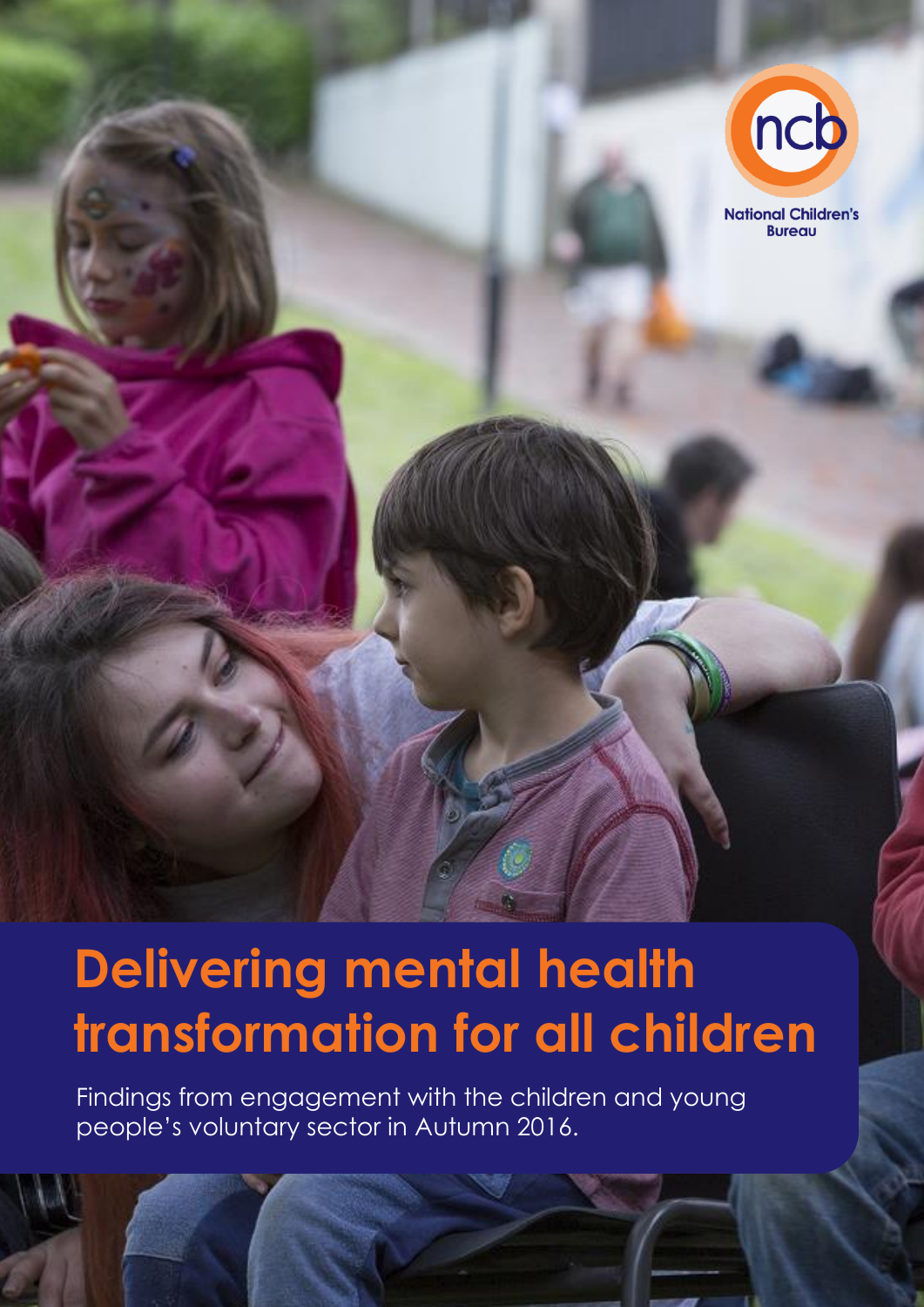## **Contents**

| 3 Access and outcomes for particular groups of children and young people 11 |  |
|-----------------------------------------------------------------------------|--|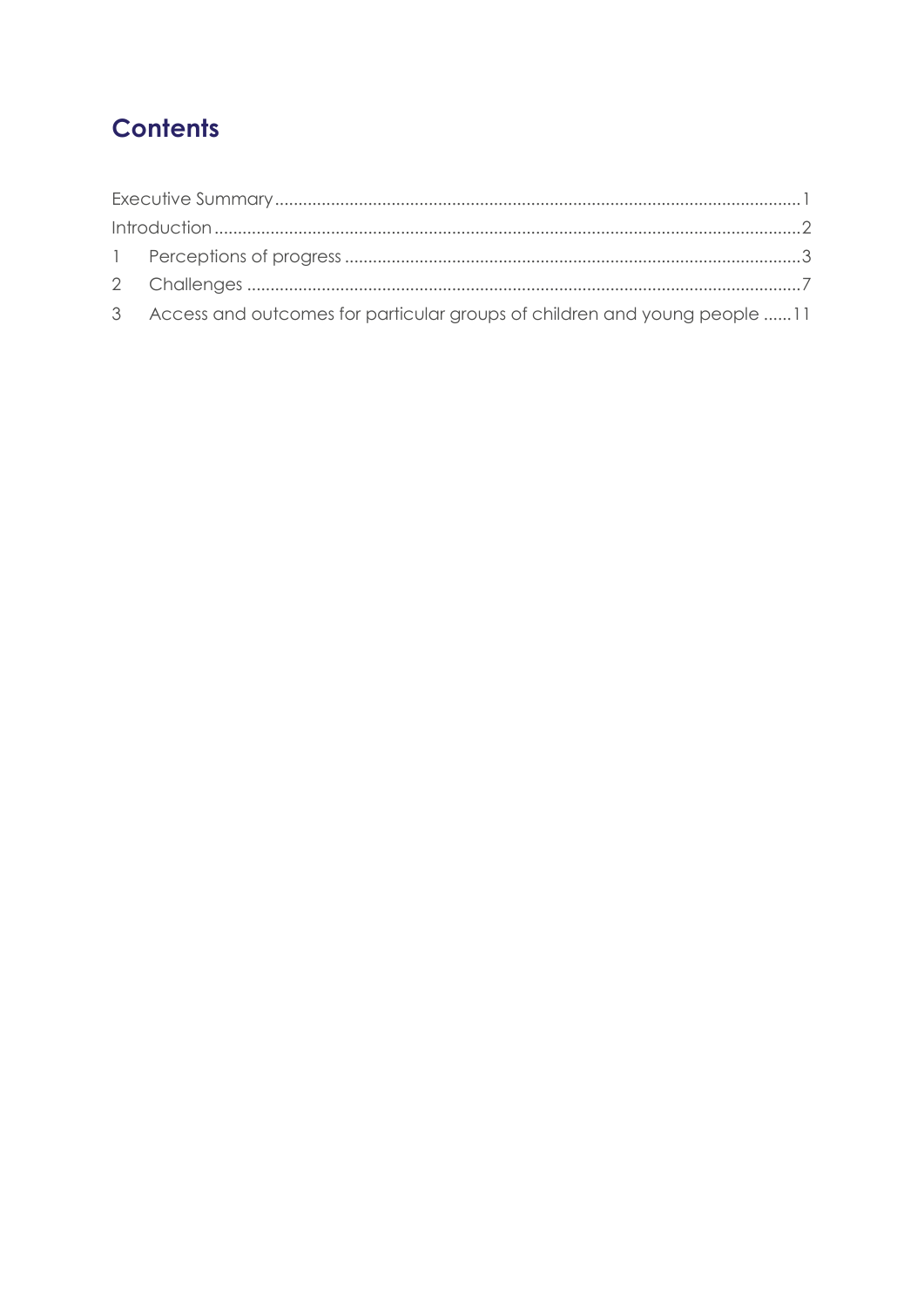## <span id="page-2-0"></span>**Executive Summary**

- This report focuses on progress and challenges in improving children and young people's mental health services in England, particularly for minority or vulnerable groups. It is based on the views of 49 professionals working with children and young people, primarily from the voluntary, community and social enterprise sector (VCSE).
- Generally these representatives of the children's sector do not think expectations set out by NHS England in this area will be easy to achieve for the children and young people they work with. Respondents reported improvements in processes and structures more than improvements in access to services and outcomes for children and young people. However, some did suggest there had been improvements on the ground.
- There are concerns about the system not meeting demand. This relates not just to waiting lists but the amount of time services are able to dedicate to each service user.
- We also heard concerns that not all commissioners are playing their part in making improvements. This included doubts about whether local commissioners were spending money allocated by the Government for children's mental health as intended, and whether they were developing transformation plans and service specifications in a way that would deliver improvements.
- Respondents indicated that the children and young people's mental health workforce is overstretched and transient in nature, undermining the availability and quality of care.
- We heard in particular from those working with disabled children, bereaved children, children in care, young carers, children involved in the justice system and children in poverty. Common themes highlighted included the need to coordinate care across a child's range of needs; appropriately differentiate mental health from other needs; personalise care based on children's particular experiences; and ensure services reach those most in need.
- We heard ideas about how the VCSE sector could play a greater role in addressing particular challenges. This could include bolstering their role in providing information to help children, young people and their families navigate the system, helping services across various agencies join together, and improving communication and engagement with vulnerable and seldom heard children.
- However, the sector's positive contribution is potentially hindered by processes and policies within the NHS. These include NHS colleagues placing restrictions on access to training for VCSE staff and not taking referrals from VCSE providers as well as commissioning decisions that may not acknowledge the full contribution that such organisations can make.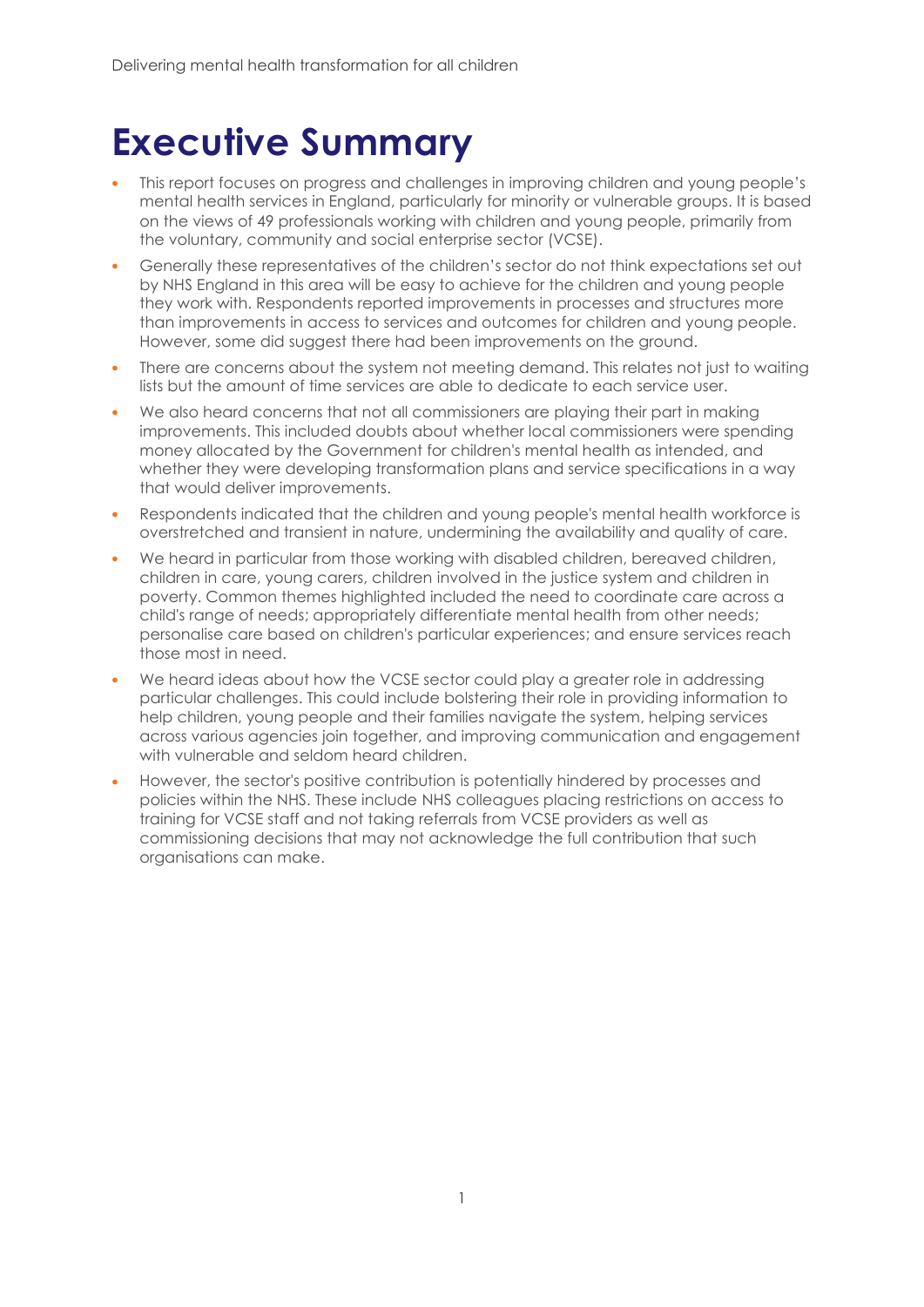## <span id="page-3-0"></span>**Introduction**

 $\overline{a}$ 

In early 2015, the Government set out a vision for transforming child and adolescent mental health services (CAMHS) in the report *[Future in Mind,](https://www.ncb.org.uk/resources-publications/resources/future-mind-briefing-children-young-peoples-voluntary-sector)* and also announced an investment of £1.25bn over five years into these services. As part of the Health and Care Voluntary Sector Strategic Partners Programme, the National Children's Bureau (NCB) and Young People's Health Partnership (YPHP) have been working to support the VSCE sector's involvement in this transformation.

In 2016 NCB gathered information from the sector on what needs to happen for the Government's vision for improved mental health services to be realised for all children, particularly those who are vulnerable, have poorly understood needs, or who face particular challenges accessing the support they need.

The information was primarily gathered via an online survey carried out up to September 2016. The survey was aimed at VCSE sector organisations working with the children described above, including organisations not necessarily directly involved in mental health provision. We also received responses from those working in public sector mental health services for children and young people.

[Guidance](https://www.england.nhs.uk/mental-health/cyp/transformation/) to Clinical Commissioning Groups and their partners set out principles for the development of local transformation plans (LTPs) for children and young people's mental health services. <sup>1</sup> NCB's survey focused on the challenges that VSCE organisations could foresee or were experiencing in realising these principles (hereafter 'transformation principles') for the particular groups they worked with. We also asked broader questions regarding their engagement in the transformation programme and the extent to which this could address health inequalities. The seven transformation principles, in the simplified form used in the survey, are as follows:

- 1. emphasising building resilience, promoting good mental health and wellbeing, prevention and early intervention;
- 2. moving away from a system defined in terms of the services provided, towards one built around the needs of children, young people and their families;
- 3. improving children and young people's access to the right support from the right service at the right time and as close to home as possible;
- 4. joining up services so care pathways are easier to navigate for children and young people;
- 5. sustaining a culture of continuous evidence-based service improvement;
- 6. securing a workforce with the right mix of skills, competencies and experience;
- 7. improving transparency and accountability across the whole system about how resources are being used.

We received 49 usable responses to the survey. The analysis of findings from the survey set out below has been supplemented by discussions at an event looking at these issues held by NCB and YPHP in late November 2016 and attended by 47 representatives of the children and young people's voluntary sector.

<sup>1</sup> NHS England (2015), *Local Transformation Plans for Children and Young People's Mental Health and Wellbeing Guidance and support for local areas*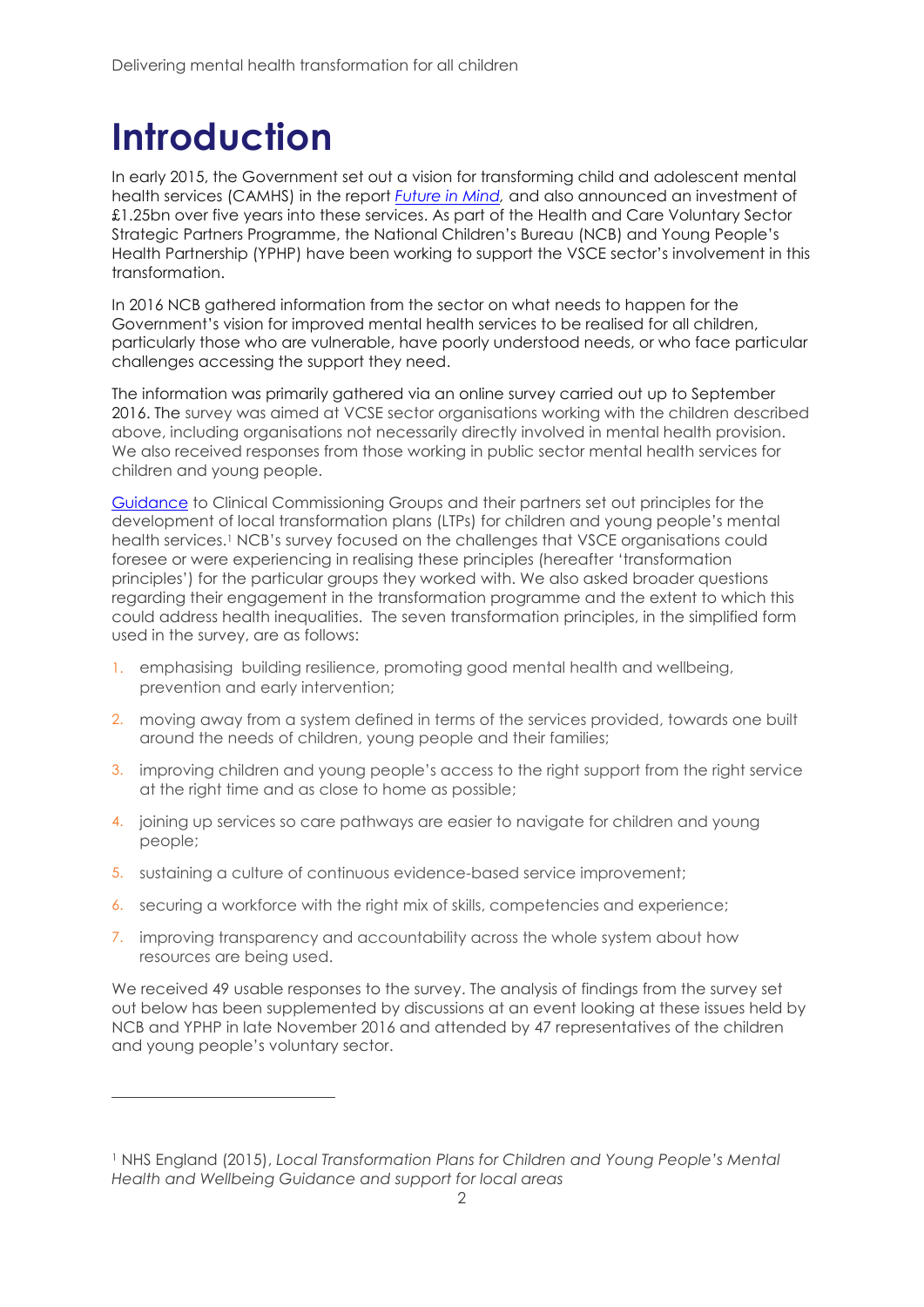## <span id="page-4-0"></span>**1 Perceptions of progress**

### **1.1 Implementing the transformation principles**

We asked respondents to rate, on a scale of 1 to 5, how challenging they thought each of the seven transformation principles would be to implement for the children they work with. For each principle, at least two fifths of respondents gave a rating of 4 or 5 (5 being 'very challenging'), making it clear that respondents generally do not think these principles will be easy to achieve for the children and young people they work with. However, given that transformation is at a relatively early stage, and that these transformation principles set out an ideal state of affairs, rather than specific milestones to be achieved by a certain time, we should expect to see some scepticism from those working with children and young people about the prospect of these being realised.

Figure 1, overleaf, sets out how respondents rated each principle. Respondents appeared to be slightly more confident about the last three principles being achieved (relating to evidence based service improvement, workforce, and transparency and accountability) than they were about the first four. Looking at how challenging on average the principles were rated, principles one to four had a figure of 3.8 whereas principles five to seven had figures of 3.4 to 3.5.

If these responses were replicated over a larger sample, they might indicate that the first four are more challenging and deserving of greater attention by those driving change. However, it could also be said that these first four principles relate more directly to the experiences of children and young people, rather than system structures and processes. This could mean that improvements relating to the first four principles are harder to observe, particularly at an early stage of the change process.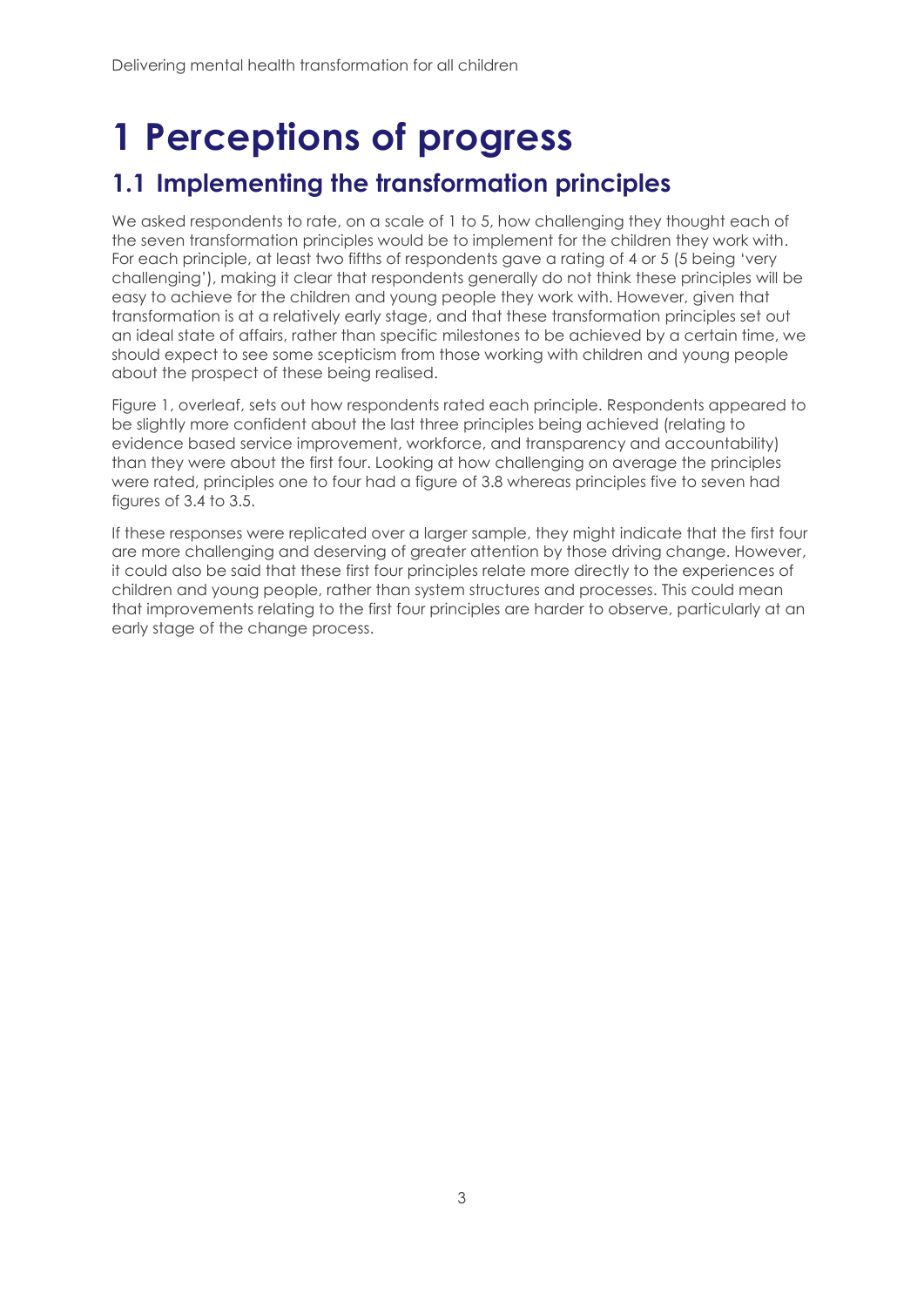

**Figure 1: Respondents' perceptions of how challenging/far from being achieved each transformation principle is**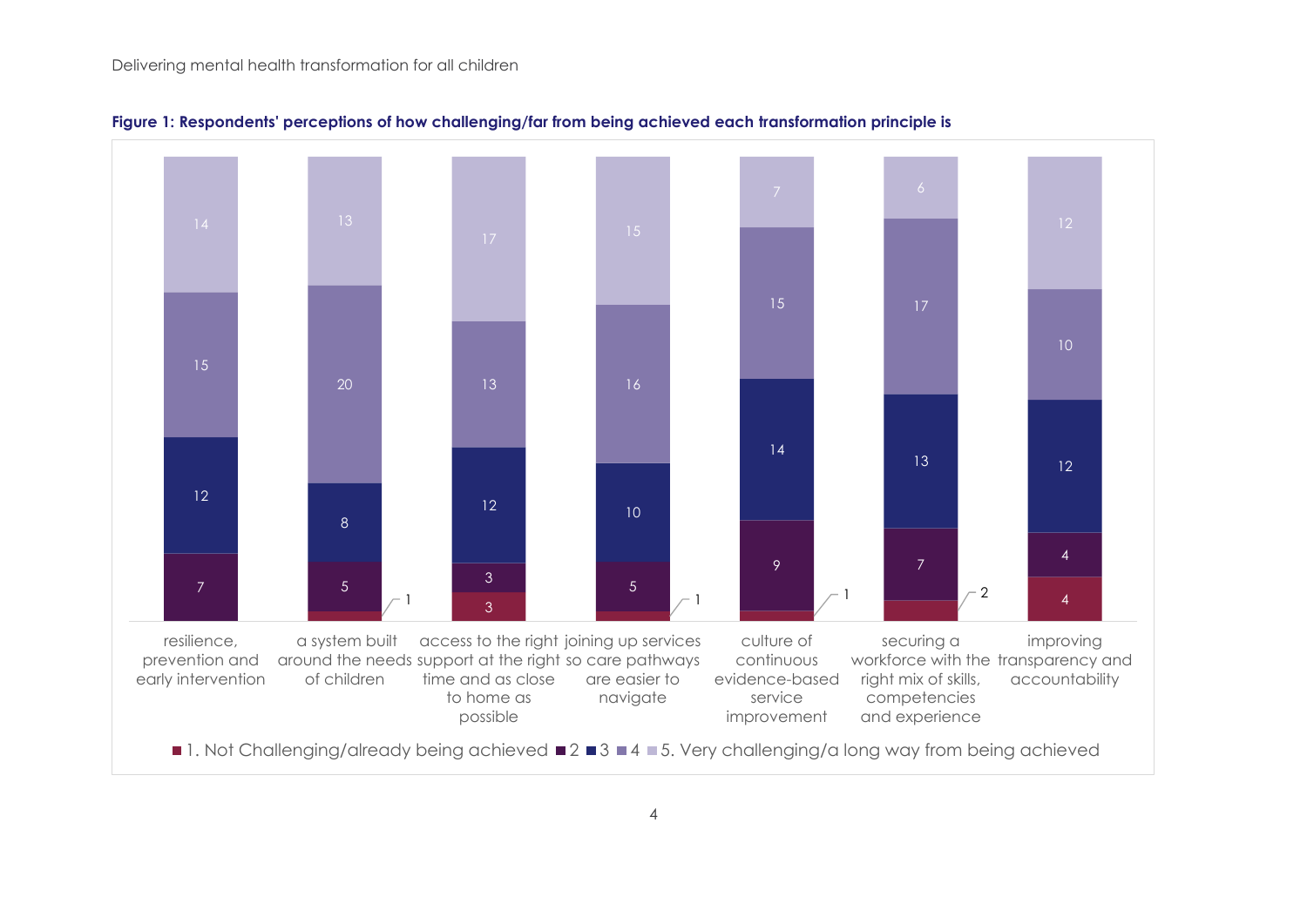We also asked respondents to comment on each principle, regarding

- What changes they thought were needed for these aims to be achieved for these children
- What they thought may be barriers to the above
- Any changes they had witnessed over the last year (including any planned improvements they were aware of)

The comments provided in response inform most of the remainder of this report.

As suggested above, respondents may seemed to have more commonly observed improvements in processes and structures more than changes in the experiences of children and young people. This is borne out by many of the comments, which suggested that improvements at a strategic level and consultation activity had yet to lead to real change in support for individual children and young people.

"…I have seen some movement towards pooled budgets and systems across [the area] in an attempt to ensure that… services are local…"

"I think there is some progress locally towards [a system built around the needs of children], though the ambition of commissioners is often a step too far for providers."

"Although local commissioners are open to discussion the needs of the young person are not at the forefront of services commissioned and provided."

"Services are being recommissioned locally and some young people have been involved in the design of the new service but not implemented as yet."

Delegates at our event suggested that there were high quality local transformation plans (LTPs) in place in some local areas but not in others, pointing to inconsistency across the country. Some delegates also said that they had seen a positive change in commissioners' attitudes to the voluntary sector, reporting that they had been approached as part of CCG-led plans to reform mental health services, rather than having to seek out information and involvement. Challenges in partnership working across the statutory and voluntary sectors is discussed in more depth in sections [2.2](#page-8-1) and [2.5,](#page-9-0) below.

### **1.2 Signs of improvement on the ground**

Despite the picture presented above, it should be noted that some comments did suggest that improvements had reached beyond the strategic level to services and the children and young people that access them.

"We are delivering [The THRIVE Approach] <sup>2</sup> across all quadrants, enabling shared decision making and genuine choice that meets need."

"The local development of Single Point of Access meetings to triage referrals into agencies has led to far more effective identification of needs of individuals."

Some respondents suggested that that there had been investment in new or expanded support for children and young people's mental health. When asked about how their own services had fared from the ongoing process of transformation since 2015, ten respondents said that their service had expanded, whilst six said that they had established a new service. This compares to 16 who said

<https://www.thriveapproach.com/the-thrive-approach/>

 $\overline{a}$ 

<sup>2</sup> The Thrive Approach draws on insights from neuroscience, attachment theory and child development to provide a way of working with children and young people aimed at supporting optimal social and emotional development. This includes working in a targeted way with children and young people who have struggled with difficult life events to help them re-engage with life and learning.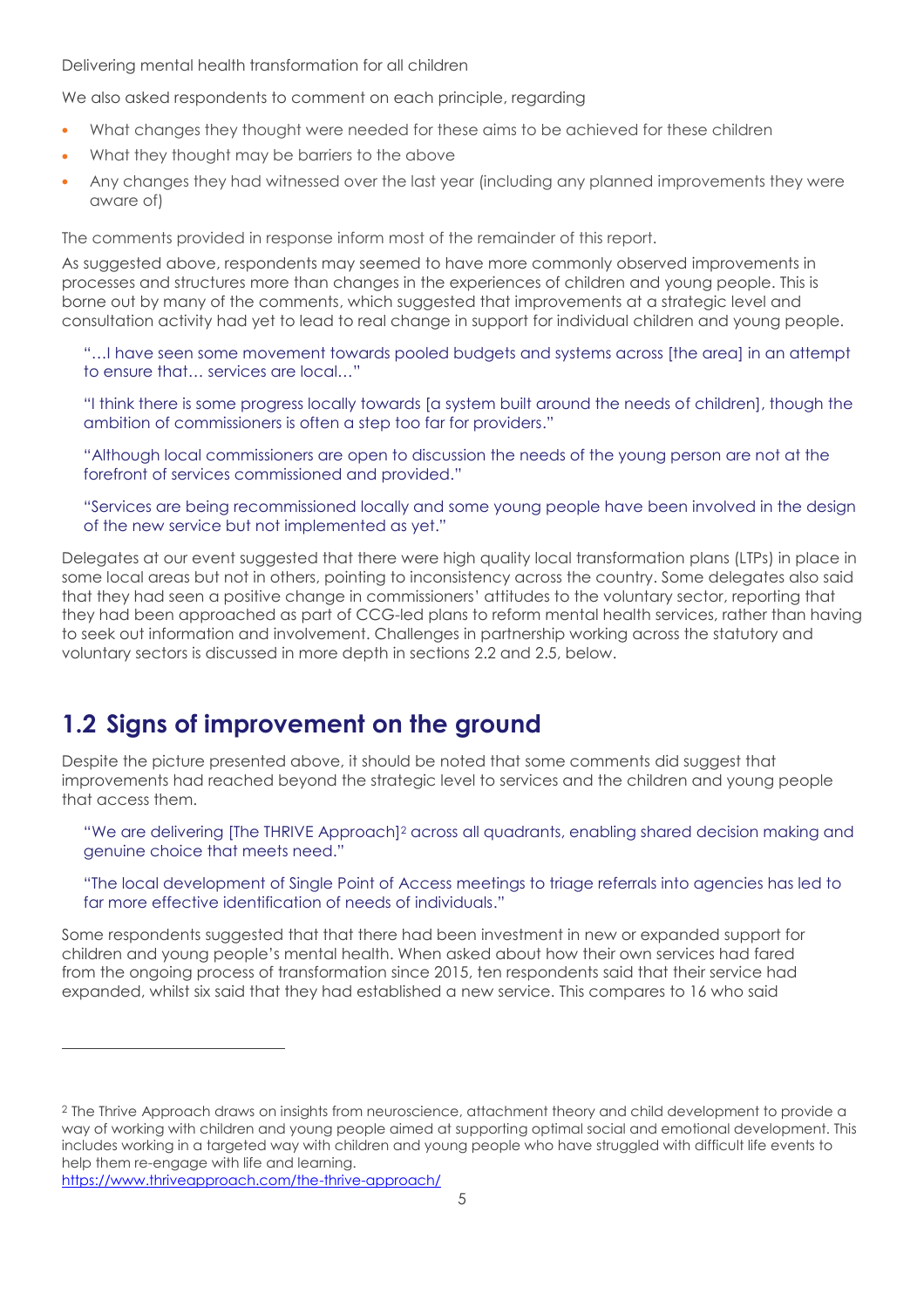there was no change and 12 who said that their service had been decommissioned at the expense of others.

"Future in Mind funding is being used locally to help deliver earlier intervention and prevention work."

"We have been active in working with CAMHS<sup>3</sup> to deliver counselling to over 200 young people over the last 10 months. This has resulted in positive outcomes for the young people who have received time limited support with no waiting time, which has directly led to the reduction of the CAMHS waiting list in our area."

#### **1.3 Concerns about the system not meeting demand**

Despite these messages, those working at various levels of the system suggested that there was not enough capacity to help all the children and young people that need support. A third of the 21 respondents who commented on the principle relating to access to services made some reference to children being turned away or the service not meeting the size of demand. This issue was also highlighted multiple times with regards to early intervention and prevention, and joining up services.

"Waiting lists continue to grow whilst those at grass roots level are fire fighting the problem."

"The 'right time' - seems to be further away for most as waiting lists increase across all services."

"[It is] harder than ever to get CAMHS to see children at early stages of mental health problems."

"Waiting lists [have had] to be closed on a temporary basis whilst we support the children and families already on our books."

Some of these responses did acknowledge a slight improvement but still revealed concern about unmet need.

"Demand for services far outweighs the level of investment in services although it is improved on last year."

"The only issue with [improving access to services] is capacity and if we are unable to offer support when children need it due to a waiting list. At the moment we are doing very well with keeping the waiting time to under a month, but in the past we have had a waiting time of over 3 months."

A related issue that was highlighted is a concern that not enough time was being spent with children when they did access a service.

"Waiting months for an appointment and then being kicked out after 6 weeks is simply not good enough."

"Only 6 sessions offered when evidence says [it should be]12+."

 $\overline{a}$ 

<sup>&</sup>lt;sup>3</sup> Child and Adolescent Mental Health Services. The alternative term, Children and Young People's Mental Health Services is now increasingly used. 'CAMHS' is often used as a shorthand for specialist, NHS mental health services for children and young people.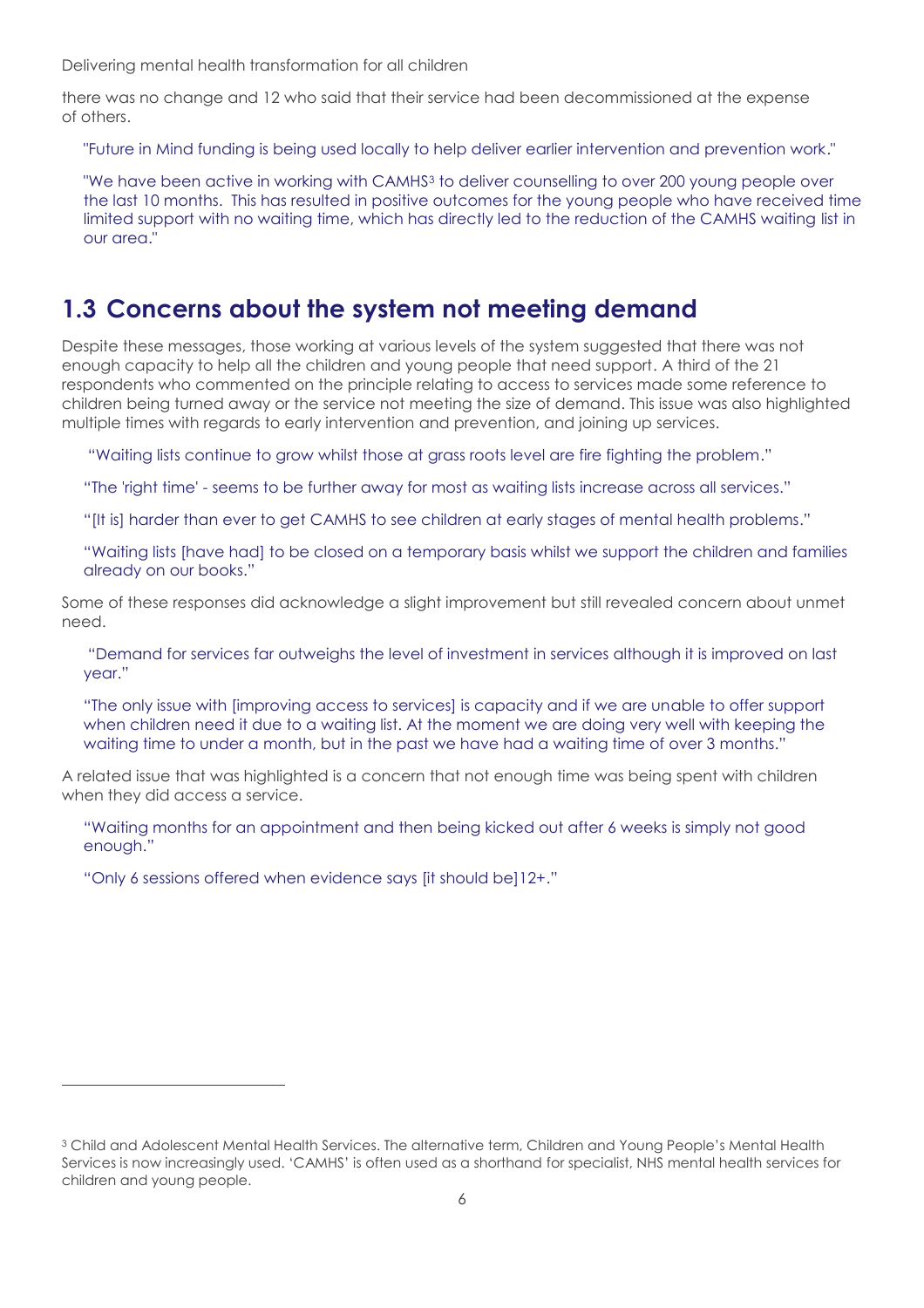## <span id="page-8-0"></span>**2 Challenges**

## **2.1 Funding for children and young people's mental health**

Nearly two thirds (18 out 29) of respondents who provided comments suggested that a lack of funding was a barrier to achieving one or more of the transformation principles.

Some responses described concerns about funding for their own VCSE organisations, or for sector more widely.

Two respondents expressed specific doubts about whether their local allocation of CAMHS transformation money had been used for its intended purpose.

### <span id="page-8-1"></span>**2.2 Commissioning processes and priorities**

Aside from concerns about the overall level of funding, respondents also expressed some concerns about whether mechanisms for funding and approaches to commissioning in their area were enabling transformation as much as they should. This included suggestions that clinical intervention was prioritised over early intervention, for example, and that service specifications and funding arrangements were not facilitating improvement.

"The service specification with commissioners needs to [be] reviewed and concentrated on person centred care."

"What stops [early intervention]? Political will and commissioning courage. The power of medical parts of mental health system to draw down what resource there is for their (admittedly under-resourced but expensive) services. In an impoverished system resource flows to crisis and firefighting problems."

"Short term funding makes [building a strong workforce] challenging."

Some responses also suggested that approaches to commissioning may be preventing the VCSE sector from forming a part of the local service offer for children and young people.

"Commissioners and statutory staff need to be forward thinking, whilst developing the understanding of how the third sector manages risk and is able to deliver clinical outcomes."

"I don't think commissioners take us seriously as we are such a small local organisation. All our funding comes from Children In Need, donations and school fees."

Some delegates at our event thought VCSE services were seen by commissioners as an add-on (rather than part of the core offer to children and young people) and that given the funding challenges highlighted above, these services were easier than others to cut. Some delegates who had been engaged at the start of the CAMHS transformation process suggested that it was rushed and that they had not been not consulted early enough in the process. Some felt that this impacted on how the money was rolled out.

Delegates also pointed to what they saw as a lack of acknowledgement and respect the type of work the VCSE sector does and how they do it, rather than simply being excluded simply because they are not NHS Trusts. For example their preventative work might not be seen as part of the health service, or commissioners may be reluctant to spend money on interventions delivered by staff who are not clinically trained. As discussed below in section [2.5,](#page-9-0) there are also challenges in partnership working at a more operational level, even when voluntary sector providers are looking to deliver well-established interventions such as cognitive behavioural therapy.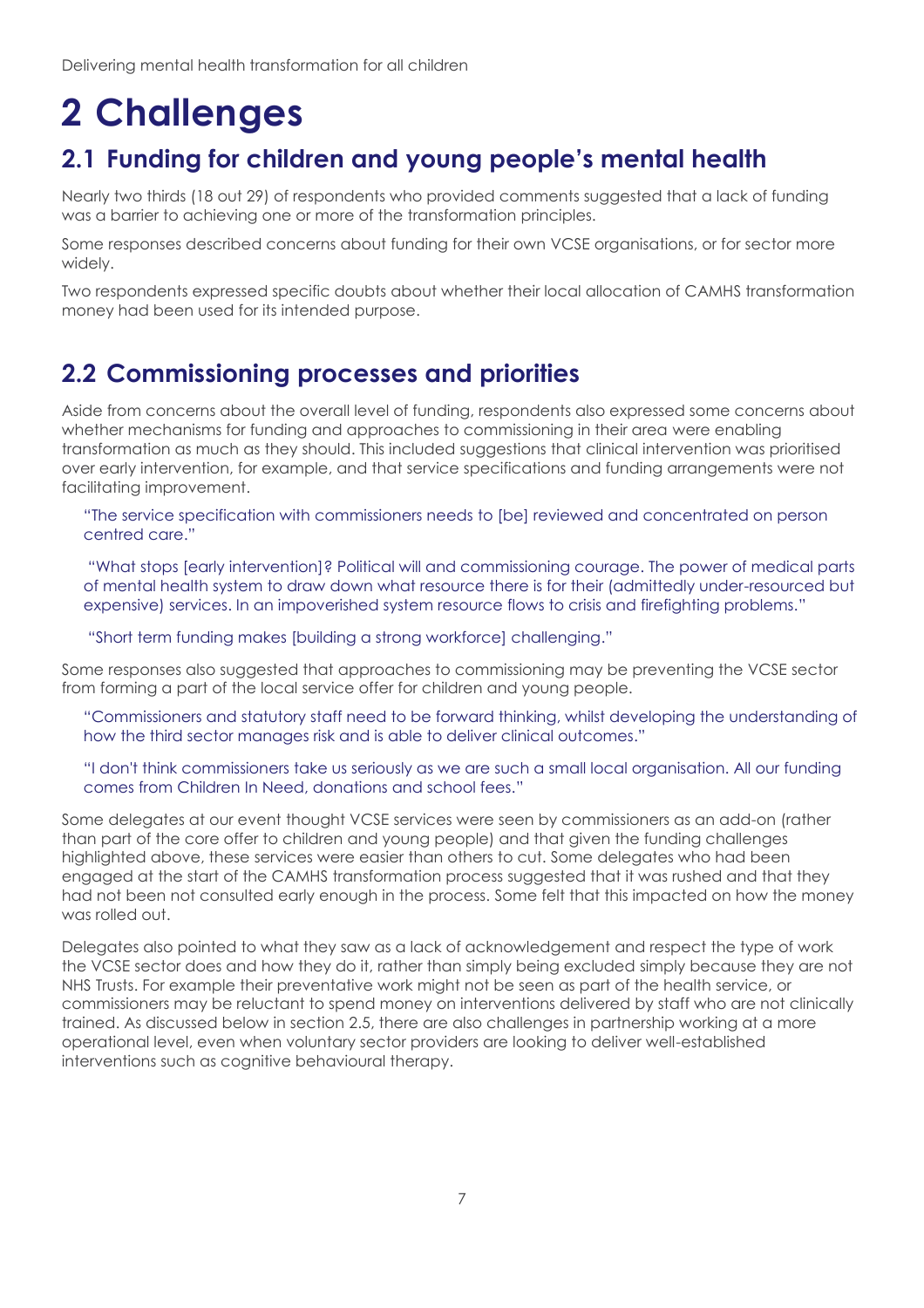#### **2.3 Workforce**

The children and young people's workforce was often praised; however, staff turnover and stress were highlighted as challenges. Most comments about this related to the principle on 'securing a workforce with the right mix of skills, competencies and experience'.

"Many agencies are struggling to find and retain staff."

"I work in a great team, with multiple skills, who place young people at the heart of everything we do. I feel lucky to be able to say that, but it shouldn't be luck should it?"

"Over the past couple of years we have found it difficult to recruit enough skilled and experienced volunteer counsellors to deliver the service."

"Huge numbers of people in the relevant sectors on short-term contracts…"

"CAMHS workers [are] leaving due to high pressure."

A major voluntary sector provider also told us about challenges its services faced in securing suitable clinical supervision for their staff.

"Due to the lack of available and qualified supervisors within the voluntary sector, our Programme Managers have had to turn to CAMHS to request a supervisor but face delays due to time and capacity issues."

#### **2.4 Information for children, young people and families**

Several respondents highlighted how improved information for children and families could help improve timely access to services and navigation of the system. They noted that information needs to be available to children of various ages and their families.

"There is a need for a clear local offer (directory of support services available) so that it is easy for families to identify where they can get help."

"It is hard to know what is around as a professional let alone as a family member. Re-funding the children's/families information services might help this."

"Young people are very confused about navigating children's services."

"It is the families who need help to navigate. The children I see are under 5."

Delegates at our event suggested that this was an area in which the voluntary sector may be able to help, highlighting the sector's strength in knowing about various services available in the community.

#### <span id="page-9-0"></span>**2.5 Barriers to NHS and VCSE providers working together**

As well strategic barriers to engagement of the VCSE sector, respondents also highlighted challenges relating to culture. There was specific concern about attitudes within the NHS stifling partnership between the voluntary sector and NHS services.

"The relationship between the third sector and statutory services needs to be open and honest, with the voluntary sector treated as equal. Until this happens the communication between the sectors is not effective, this in turn places barriers to the care pathways for children and young people."

A major voluntary sector provider for vulnerable children told us that referrals from its services to CAMHS were seldom accepted.

"…in some areas our practitioners report having their hands tied when it comes to making referrals to CAMHS as only referrals from either GPs or Children's Services are accepted. We believe this creates a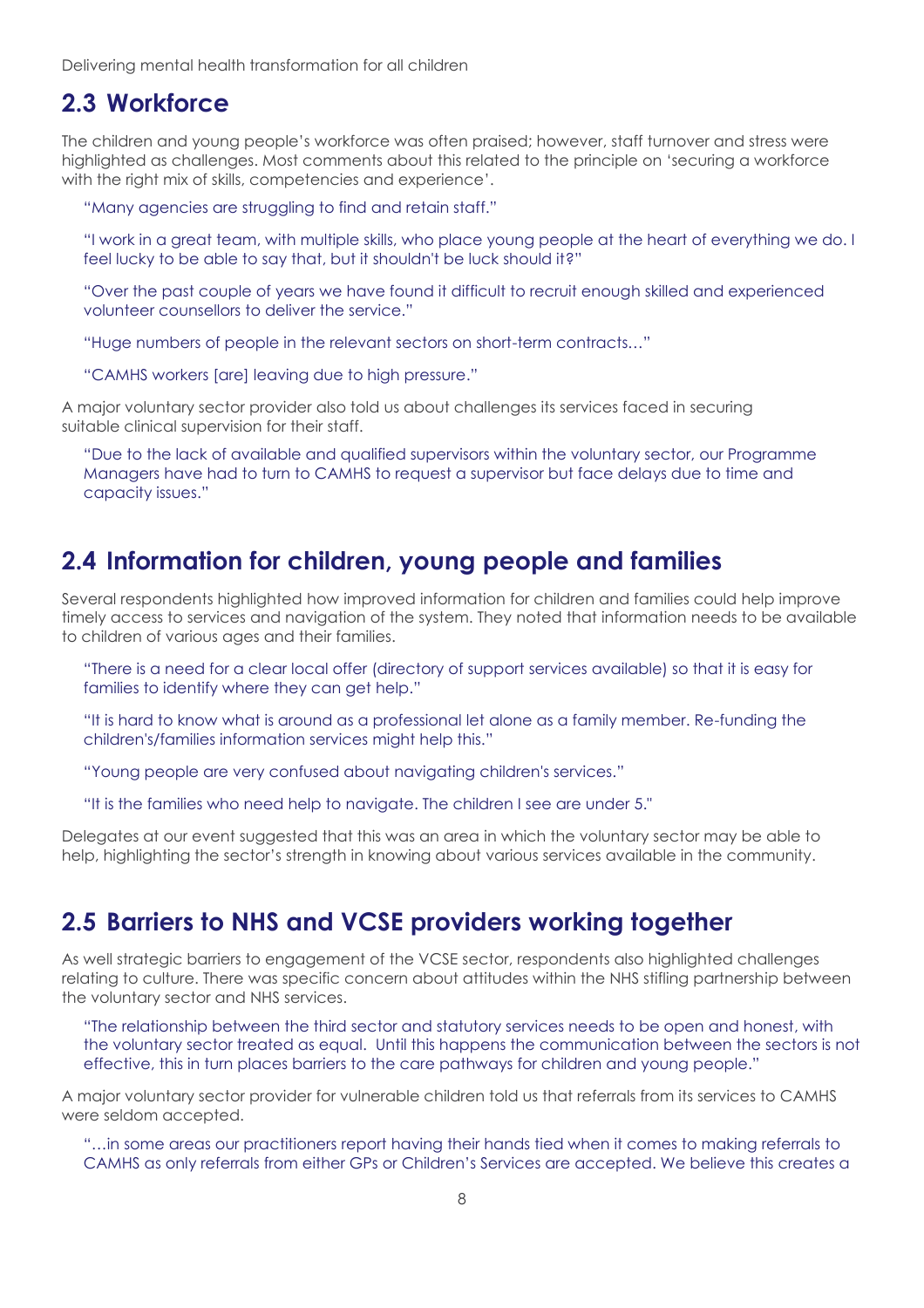#### system where the most vulnerable face a double barrier in access to services and further delays."

The same provider had undertaken a review of referral processes and found that, in areas where referrals from voluntary sector services are permitted, a higher proportion of their referrals were accepted than those from statutory sources. This suggests that voluntary sector providers are able to make well-informed decisions about when it is appropriate to refer to NHS mental health services.

Whilst most comments regarding involvement of the voluntary sector were negative, there was an example describing positive developments.

"I have seen more examples of the VCSEs being included in pathway discussions and we are working more closely both with (statutory) CAMHS in some areas and our VCSE colleagues to ensure that movement through the services and referral routes is as joined up as possible."

Two VCSE providers also highlighted that many training opportunities are coordinated by NHS agencies and exclude voluntary sector staff, either through eligibility criteria or the way in which content is taught.

"…too often courses are limited to those working within the NHS or the course itself is structured in a way that centres on the NHS system. The type and level of qualification staff hold also seems to be an additional barrier that can make them ineligible for specific training and development pathways."

"There are also some issues around VCSE staff being able to access NHS training, even where we hold NHS contracts."

Delegates at our event stressed that the statutory sector could learn from the voluntary sector. They highlighted the voluntary sector's creativity in involving children and young people, particularly those who may not respond well to the medicalisation of their challenges or how some health professionals communicate. Some suggested that the sharing of learning across the sectors was hampered by services being overstretched, and staff therefore not having time to undertake professional development.

#### **2.6 Barriers to services being able to deliver joined-up support**

Responses also pointed to professional in various agencies not thinking about the 'whole child' but being focussed on the processes and outputs for which their particular service was responsible. This was highlighted as a barrier to achieving, in particular, principles 2 and 4.

"Many statutory colleagues seem to understand care pathways as something that only begins with a referral to specialist CAMHS which is part of the issue locally."

"Services can be very internally focused resulting in less collaboration."

"For example, schools prioritise results rather than the mental health of a child. I've known so many young people who have been sanctioned from benefits for what seems rather petty reasons - one young woman because she was late to an appointment when her grandma died - how is that building a service around the needs of young people?"

"In some locations we are confident, but this is not consistent across our services. There tends to be a lack of "whole family" emphasis in terms of strategy, with an emphasis instead on only children and young people. They are part of families and therefore viewing them in isolation will not produce the resilience and sustainable change needed."

Delegates at our event echoed some of these observations. It was suggested, for example, that rather than there being a pathway for children with mental health problems, current NHS services saw things more simplistically, i.e. a child would either meet a clinical threshold and receive treatment, or not meet the threshold and receive no support.

Some delegates also suggested that the VCSE sector could act as a 'bridge' across the various agencies that work with children and young people. This might include fostering communication between local services so that they can better plan services for children and young people, as well as helping children, young people, and families navigate the system through the provision of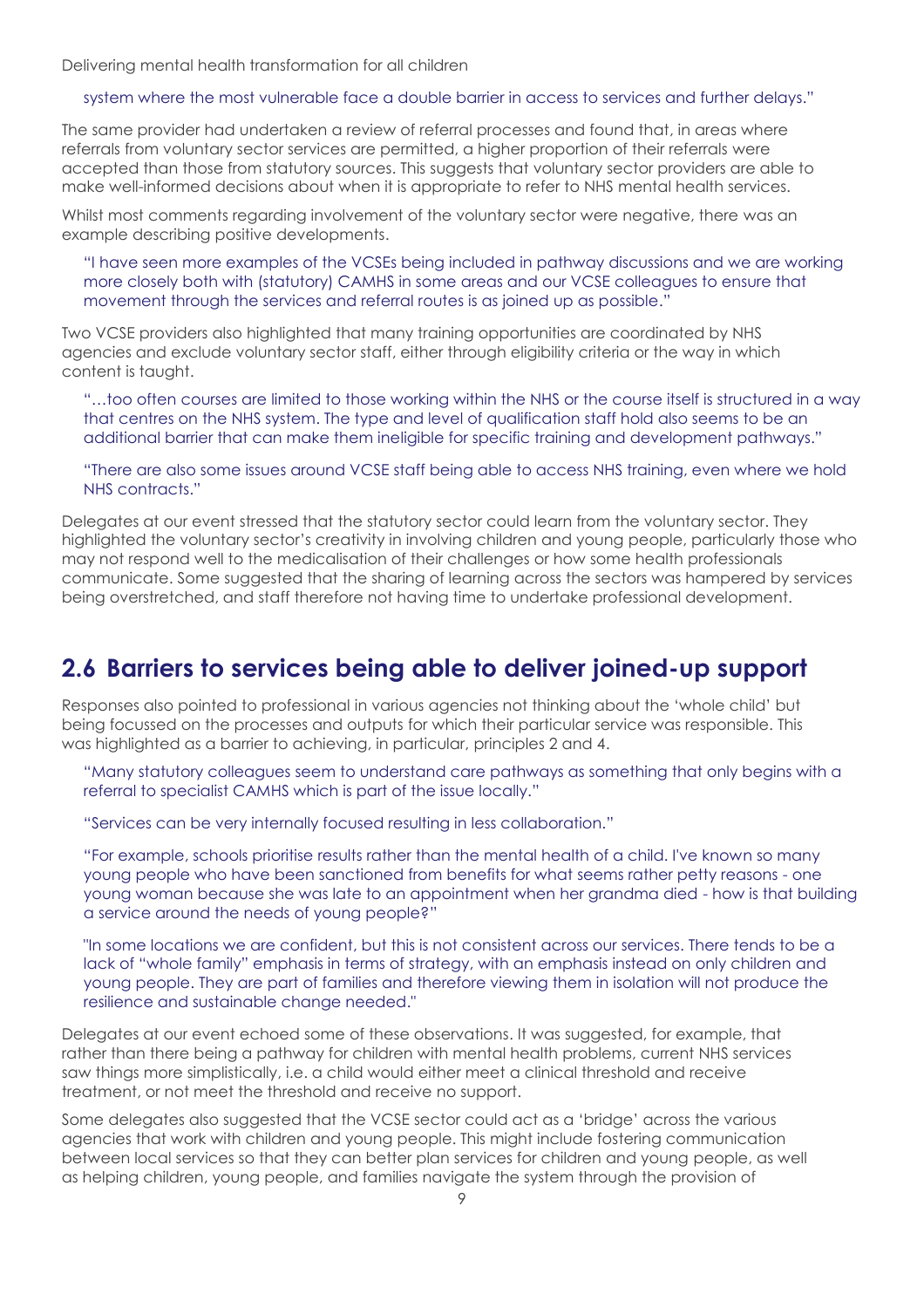information and advice. The case study below, shared with by The Children's Society, gives an example of how services' narrow attention on their own priorities and ways of working can result in vulnerable children 'falling through the gaps' and missing out on support.

#### **Case Study: Julia's story**

Julia**1**, a 12 year old female, was referred into The Children's Society's project supporting young people at risk of child sexual exploitation due to concerns that she was exposing her body to strangers. Julia had also received indecent images and messages during web based chats with a man, which the police were investigating.

Prior to her referral into the project, she had been referred both to mental health services by another local service and to a community paediatrician's service regarding her diagnosis for attention deficit hyperactivity disorder (ADHD) by her GP. For over a year, neither referral had resulted in any action.

Throughout her sessions with practitioners from The Children's Society's project, concerns arose around how her behaviour made her vulnerable to exploitation. A new referral was made into CAMHS, copying in the relevant community paediatrician. The community paediatrician failed to respond. CAMHS rejected the referral due to the involvement of the community paediatrician, and their feeling that a referral to social care would be necessary. But social care services felt that they could not meet Julia's needs. At the time of writing, the case was still ongoing.

#### **Further Reading**

[Views of Youth Information, Advice and Counselling Services \(YIACS\) on CAMHS transformation](http://www.youthaccess.org.uk/resources/practice-resources/63-a-foot-in-the-door-vcs-providersa-view-of-camhs-transformation-)  [\(Youth Access 2016\)](http://www.youthaccess.org.uk/resources/practice-resources/63-a-foot-in-the-door-vcs-providersa-view-of-camhs-transformation-)

[Analysis NHS England's new 'Mental Health Five Year Forward View Dashboard' in relation to children](https://epi.org.uk/report/nhs-performance-childrens-mental-health/)  [and young people's services \(Education Policy Institute 2017\)](https://epi.org.uk/report/nhs-performance-childrens-mental-health/)

[Report progress made since the publication of Future in Mind including results of a freedom of](https://epi.org.uk/report/progress-challenges-in-transformation-of-young-peoples-mental-health/)  [information request to child and adolescent mental health service providers](https://epi.org.uk/report/progress-challenges-in-transformation-of-young-peoples-mental-health/)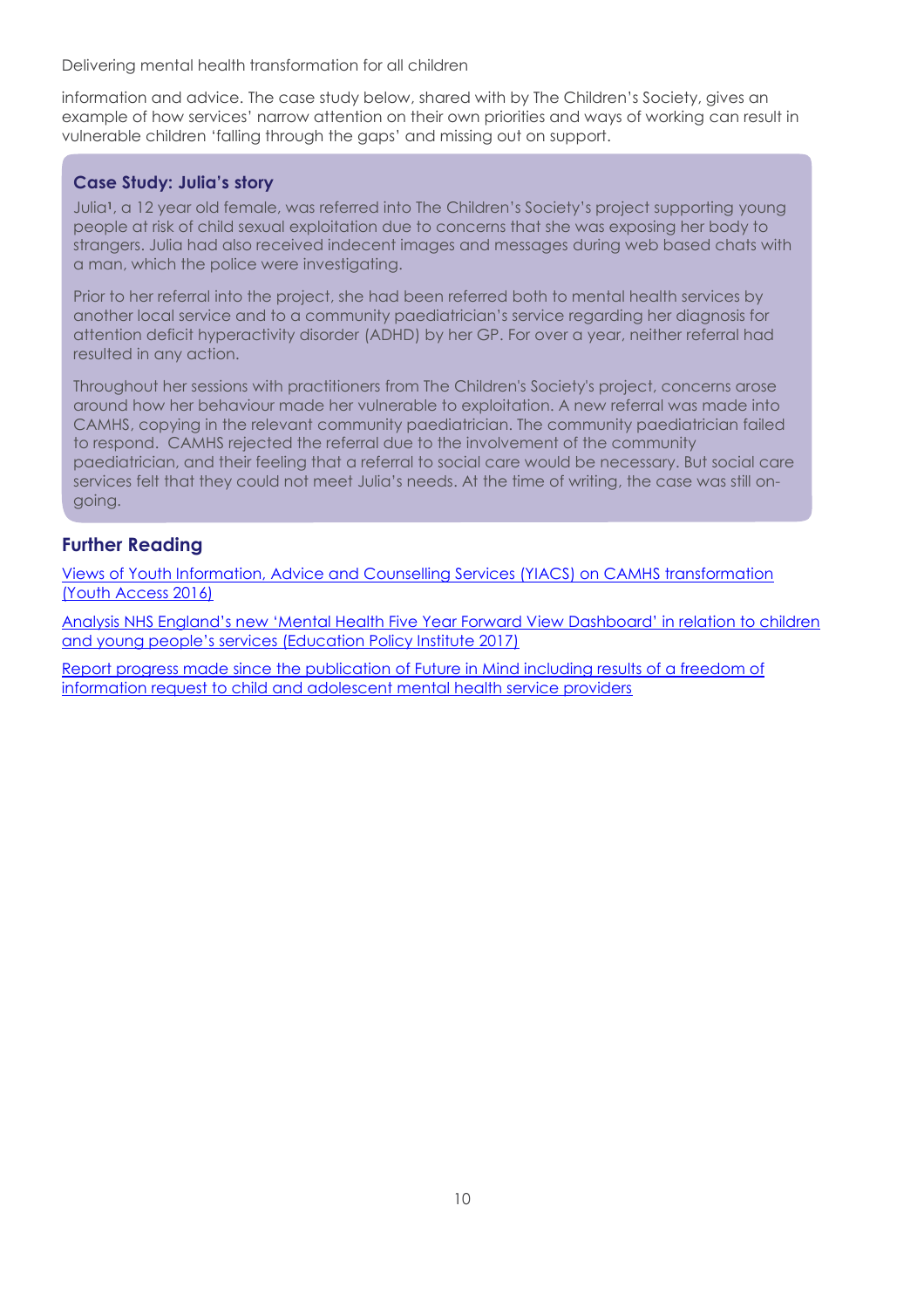## <span id="page-12-0"></span>**3 Access and outcomes for particular groups of children and young people**

## **3.1 Addressing inequalities**

The survey asked respondents which groups of children they or their services worked with and to consider these groups when commenting on progress and challenges in implementing the transformation principles. We also asked them how confident they were that health inequalities were being addressed through recent or planned improvements in children's mental health services. Responses to this specific question are set out in [Figure 2.](#page-12-1) On a scale of one (very confident) to five (not at all confident), over half (30 out of 49) rated themselves at four or five. This indicates scepticism amongst respondents that the ongoing reform of children's mental health services is reducing health inequalities.

The remainder of this chapter outlines what we heard about particular groups of children who may face particular difficulties accessing mental health services. We also signpost to further information about the mental health needs of these groups.

#### <span id="page-12-1"></span>**Figure 2: Respondents' degree of confidence that health inequalities are being addressed through recent or planned improvements in children's mental health services**

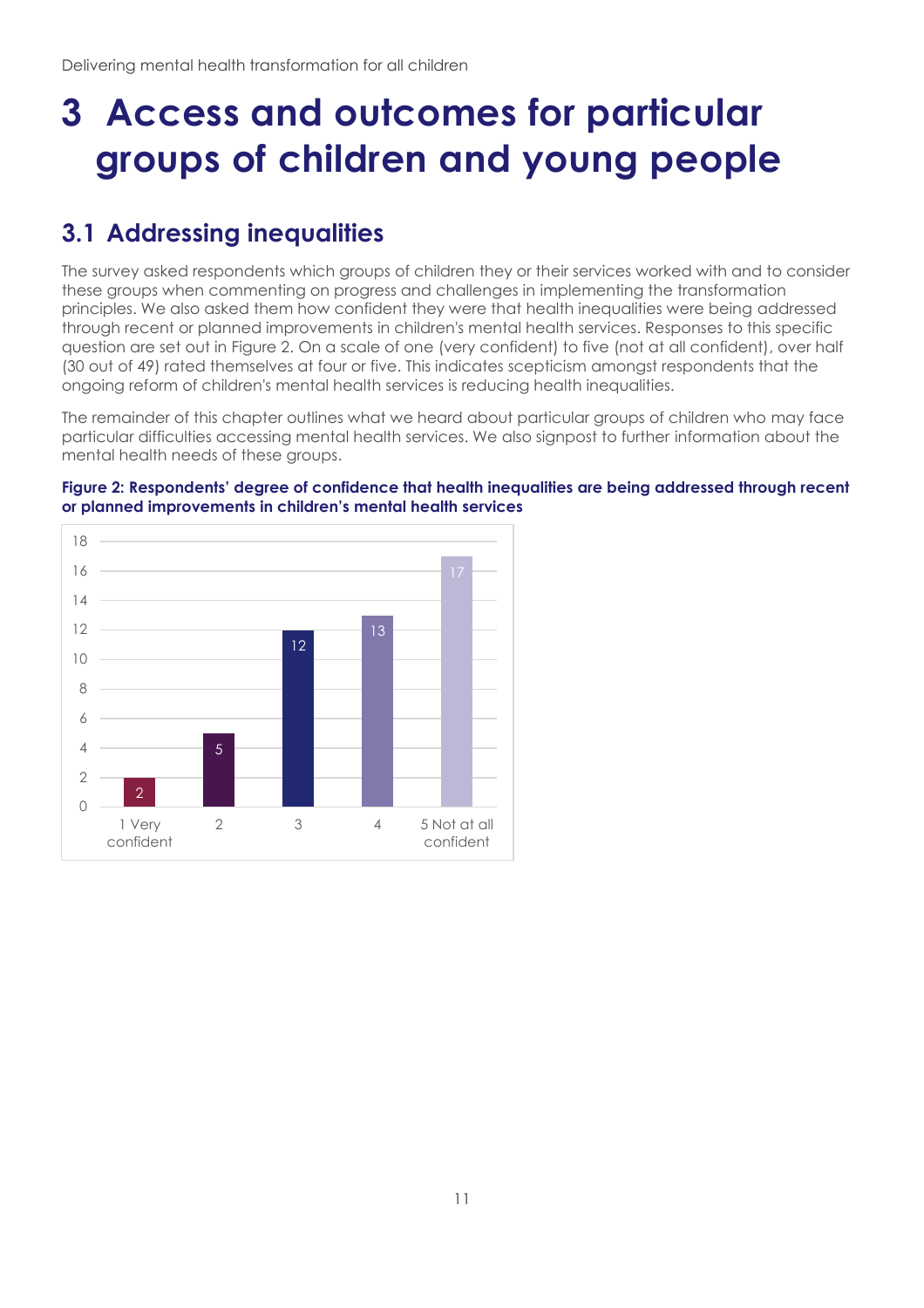## **3.2 Disabled children**

Census data suggests that around 4 per cent of the population aged 0-19 is disabled, equating to just over 500,000 children in England in 2011. Around 73,000 school aged children (5-16 year-olds) are thought to have complex needs or life-limiting conditions. <sup>4</sup> Respondents referred to the reforms of support for children and young people with special education needs and disabilities (SEND). They suggested that these reforms, set out in the Children and Families Act 2014, had articulated similar aspirations to those in the transformation principles for mental health transformation. It was suggested that around two years after the relevant legal changes came into force, these aspirations were yet to be realised, particularly with regards to joining up services and making the system easier for children, young people and their families to navigate. One respondent suggested that children receiving treatment or support for a physical health condition would struggle to access mental health support as services were reluctant to coordinate care across specialisms. Another suggested that access may be hindered by having to attend a separate location to receive support or treatment, which may be difficult either to fit around education and other specialist appointments or because of physical accessibility of the venue itself.

#### **Further reading**

[Report on emerging learning from implementation of SEND reforms in health \(Council for Disabled Children](https://councilfordisabledchildren.org.uk/help-resources/resources/children-and-families-act-2014-implementation-update-issues-relating-health)  [2016\)](https://councilfordisabledchildren.org.uk/help-resources/resources/children-and-families-act-2014-implementation-update-issues-relating-health)

[Review on care and support for children and young people with complex needs involving mental health,](https://www.gov.uk/government/publications/lenehan-review-into-care-of-children-with-learning-disabilities)  learning disabilities and/or [autism \(Dame Christine Lenehan, for Department of Health 2017\)](https://www.gov.uk/government/publications/lenehan-review-into-care-of-children-with-learning-disabilities)

### **3.3 Bereaved children**

Each year in England, over 30,000 children aged under 18 are bereaved of a parent<sup>5</sup>. Many local areas have a child bereavement service, often run by a VCSE sector organisation and providing specialist support, advice and counselling to children and their families following a bereavement. One respondent working with bereaved children suggested that, given the range of services supporting children through the bereavement process, it may be difficult to have provision concentrated in one provider. They suggested a risk that a push towards' joined up services' could result in unfair concentration of funding in traditional mental health services with other providers, including those in the VCSE sector, losing out. As VSCSE services providing counselling and other mental health support to children, child bereavement services may in particular be affected by the challenges highlighted in section 2.5 around access to training for their staff.

#### **Further reading**

-

Working with bereaved children – [information from the Childhood Bereavement Network](http://www.childhoodbereavementnetwork.org.uk/running-a-service/working-with-bereaved-children.aspx)

## **3.4 Children in care**

As of 31 March 2016, there were 70,440 looked after children in England, most of whom are in foster or residential placements away from their birth families. <sup>6</sup> The latest prevalence study found that 45 per cent

<sup>4</sup> Pinney, A (2017) *Understanding the needs of disabled children with complex needs or life-limiting Conditions: WHAT CAN WE LEARN FROM NATIONAL DATA?*

<sup>5</sup> Childhood Bereavement Network (2016), KEY ESTIMATED STATISTICS ON CHILDHOOD BEREAVEMENT

<sup>6</sup> Department for Education (2016), Children looked after in England including adoption: 2015 to 2016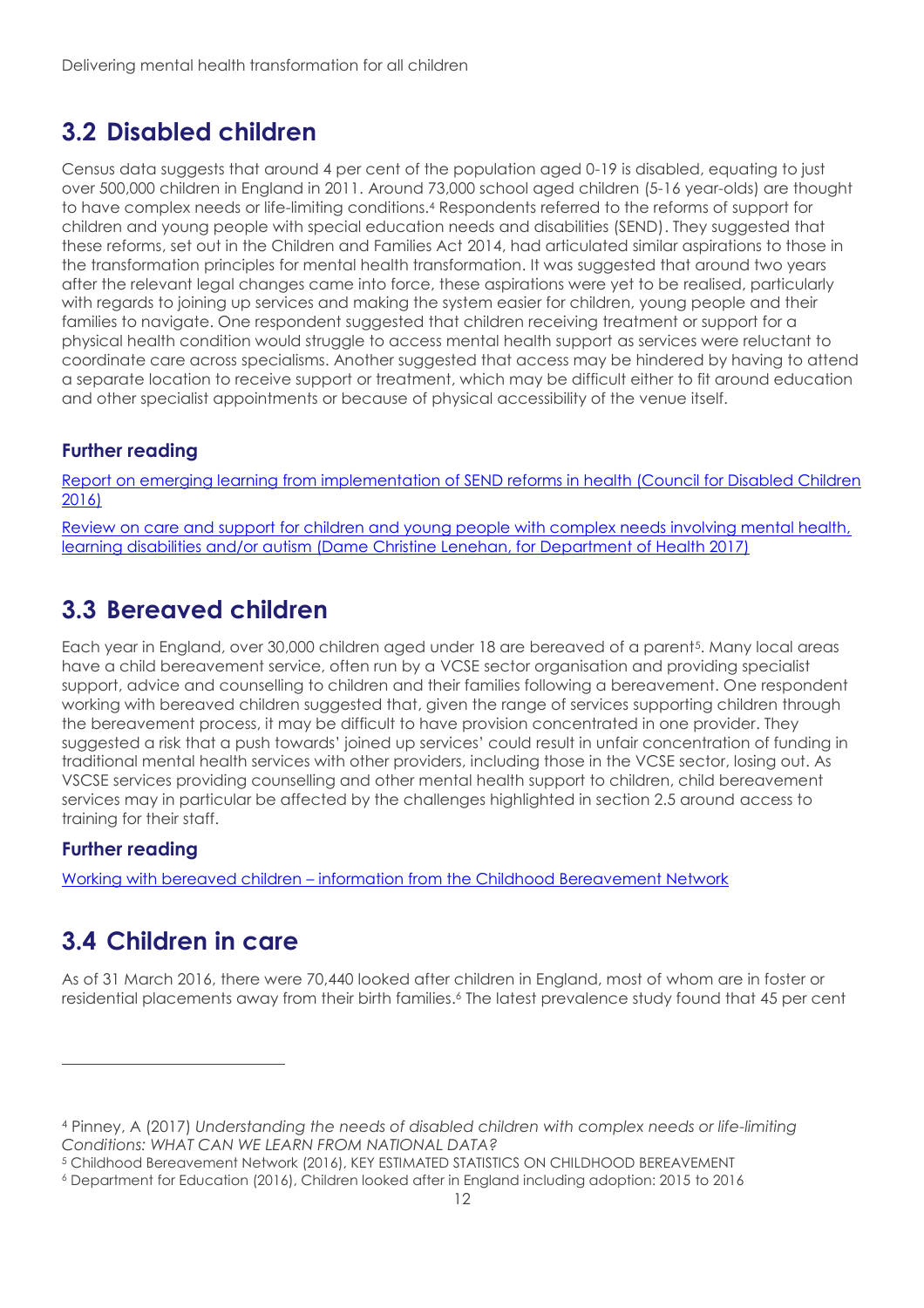of children in care had a diagnosable mental health condition.<sup>7</sup> One respondent suggested that those working with children in care day to day identify mental health support needs that are not adequately addressed by specialist services to which they are referred. Others suggested that mental health services can be too 'transactional' – providing an occasional 'dosage' of treatment rather than a continuous process of care. One respondent stressed the importance of a tailored approach, built around the child's journey.

"Define evidence based service improvement. [Outcomes] have to be specific to the user and monitored regularly to ensure the user is fully supported. I advocated a 'safety net' approach to ensure individuals did not fall through the cracks and we had a pathway that fully supported THEIR journey."

#### **Further reading**

[Report on tackling health inequalities faced by children in care in the West Midlands \(NCB 2013\)](https://www.ncb.org.uk/sites/default/files/field/attachment/regions%20tackling%20health%20inequalities_final_report.pdf) [Report of the inquiry into the mental health of children in care \(Education Select Committee 2016\)](https://www.parliament.uk/business/committees/committees-a-z/commons-select/education-committee/inquiries/parliament-2015/mental-health-children-15-16/) [Report on the mental health needs of young people who face complexity and adversity in their lives](http://www.youngminds.org.uk/beyondadversity)  [\(Young Minds 2016\)](http://www.youngminds.org.uk/beyondadversity)

## **3.5 Young carers**

There are an estimated 700,000 young carers in the UK; people who are under 18 who help look after someone in their family, or a friend, who is ill or disabled or misuses drugs or alcohol.<sup>8</sup> Respondents working with young carers highlighted a complex mixture of problems faced by these children and their families and their need for input from health, education and children's and adults' social care. The important role of the VCSE sector running child-centred services was highlighted. At our event it was stressed there is a risk, when mental health services are provided in vacuum, of challenges arising from inappropriate caring responsibilities being pathologised rather than children being supported out of that situation. One survey respondent also pointed out that children with caring responsibilities may not have the same opportunities as their peers to develop resilience.

"The children who need resilience the most (such as young carers) are, almost by definition, at a disadvantage because a chaotic or stressful home life during childhood hampers the development of resilience. Young carers who have sufficient support to cope with their situations, however, can be more resilient than other young people because they know they can face challenges and overcome problems."

#### **Further reading**

-

[Invisible and in distress: Prioritising the Mental Health of England's Young Carers \(Carers Trust, 2016\)](https://carers.org/invisible-and-distress-prioritising-mental-health-englands-young-carers)

## **3.6 Children and young people involved in the justice system**

In 2014/15 20,000 children and young people entered the justice system for the first time in England and Wales, and 1,834 children and young people received custodial sentences.<sup>9</sup> A study from the Office for National Statistics (ONS) found that 95 per cent of young people in Young Offender Institutions, aged 16-

<sup>7</sup> Meltzer, H. et al. *[The mental health of young people looked after by local authorities in England \(PDF\).](http://www.ons.gov.uk/ons/rel/psychiatric-morbidity/mental-health-of-young-people-looked-after-by-local-authorities/2002-survey/mental-health-of-young-people-looked-after-by-local-authorities-in-england.pdf)* London: The Stationery Office (2003).

<sup>&</sup>lt;sup>8</sup> A survey carried out by the BBC in 2010 of more than 4,000 UK school pupils found one in 12 had moderate or high levels of caring responsibility. [http://www.bbc.co.uk/newsbeat/article/11758368/young-carers-are-four-times-the](http://www.bbc.co.uk/newsbeat/article/11758368/young-carers-are-four-times-the-official-uk-number)[official-uk-number](http://www.bbc.co.uk/newsbeat/article/11758368/young-carers-are-four-times-the-official-uk-number) .

<sup>9</sup> Ministry of Justice (2016) Youth Justice Statistics 2014/15 England and Wales Youth Justice Board / Ministry of Justice Statistics bulletin.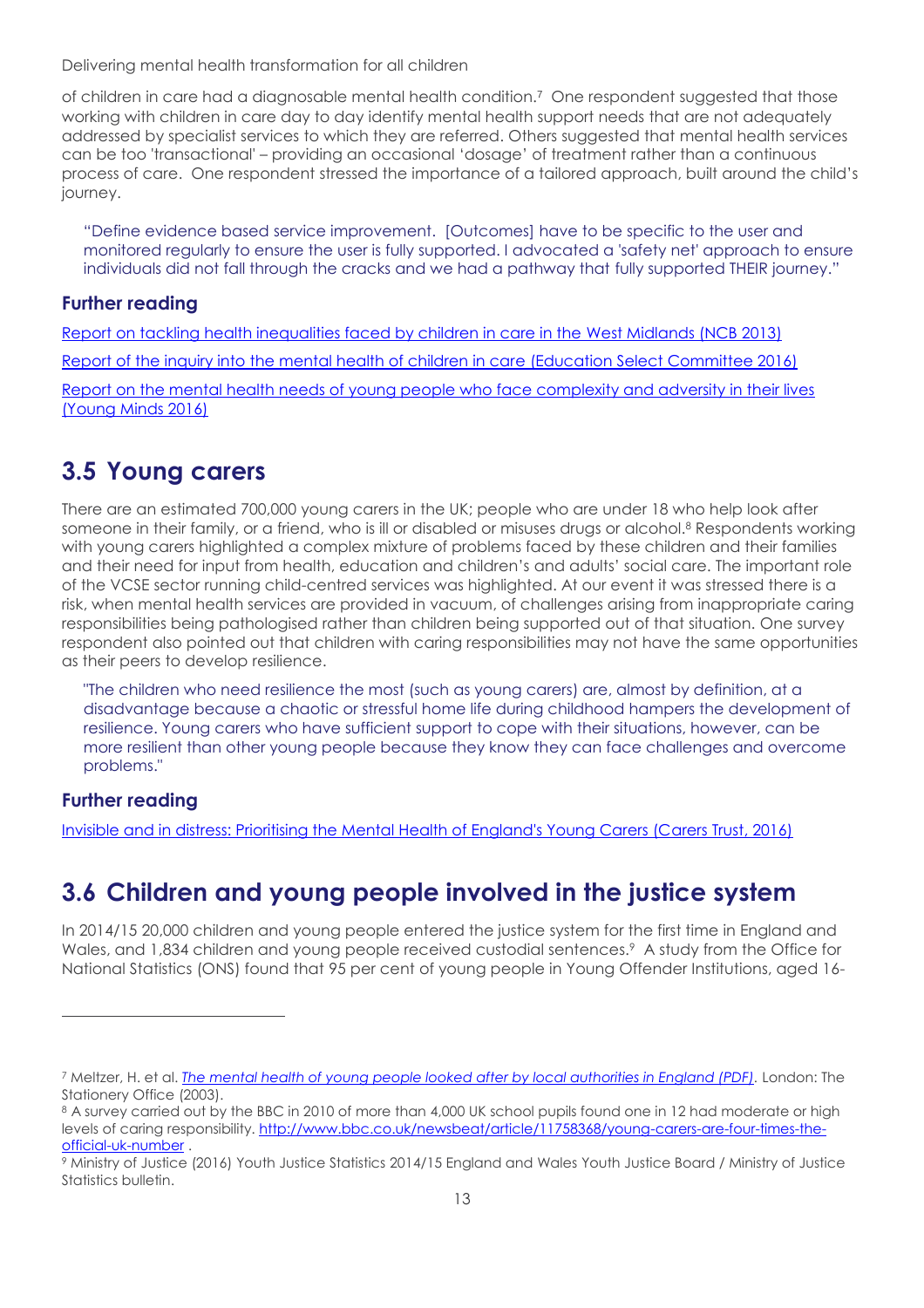20 years had a mental disorder and many of them have more than one disorder.<sup>10</sup> One respondent gave their views on mental health services for children and young people involved in the justice system. They raised concerns that that mental health training offered to professionals in universal services was not reaching those working directly with young people at risk of offending or involved in antisocial behaviour. They also suggested that despite high levels of mental illness amongst young offenders, very few access mental health services or are supported to do so by their family when facing challenges at young age.

#### **Further reading**

[The experiences of young offenders with mental health needs](https://www.youngminds.org.uk/assets/0000/9472/Barrow_Cadbury_Report.pdf) (Young Minds 2013)

## **3.7 Children affected by poverty and deprivation**

Deprivation is a widely acknowledged risk factor for mental health problems. A systematic literature review found that young people aged 10 to 15 years with low socio-economic status had a 2.5 times higher prevalence of anxiety or depressed mood than their peers with high socio-economic status.<sup>11</sup> Several respondents suggested that many of the most disadvantaged children suffering mental ill health are still not receiving the support they need. Views were expressed that children and young people at increased risk of mental ill health due to deprivation are not accessing services, and that challenges relating to housing and poverty should be tackled at source to reduce their impact on children's health.

"Despite providing our service in the middle of the postcode where there is the highest indices of need in our LA, we are still not getting enough referrals through from local agencies for the most vulnerable children in our area. Apart from the school where we work, the most referrals we receive are from parents and GPs who live outside our catchment area."

"Health inequalities need addressing at the level of material deprivation, housing, income, education etc. When we 'treat' young people from areas or communities of disadvantage for their distress as individuals who are unwell then we're only locating the problem in their biochemistry/behaviour/psychology and not in the existence of those inequalities. And when we do that we're complicit in recycling those inequalities not addressing them."

#### **Further reading**

-

[Poverty and Mental Health: A review to inform the Joseph Rowntree Foundation's Anti](https://www.mentalhealth.org.uk/publications/poverty-and-mental-health)-Poverty Strategy

## **Concluding observations**

Children and young people's mental health services across England are embarking on an ambitious programme of reform. Some of the challenges identified by our engagement with the sector, carried out around a year after this reform programme got underway, point to entrenched problems in provision. An overstretched workforce and concerns that provision is not meeting demand, for example, are signs that this area warrants the political attention it has received since 2015. The Government's continued focus on improving children and young people's mental health is therefore welcome.

It is encouraging that many of those we heard form had observed improvements in processes and structures. Strong strategic work is vital for coordinating improvements across the wide range of organisations that contribute to children and young people's mental health, and sets the groundwork for better outcomes. We were also pleased to hear insightful and constructive messages about where improvement was needed. The number of respondents who so coherently relayed these is a sign that

<sup>10</sup> Lader, D. et al. (1997) *Psychiatric morbidity among young offenders in England and Wales. London: Office for National Statistics.*

<sup>11</sup> Lemstra et al. (2008) c.f. Elliott, I. (2016) *Poverty and Mental Health: A review to inform the Joseph Rowntree Foundation's Anti-Poverty Strategy*. London: Mental Health Foundation.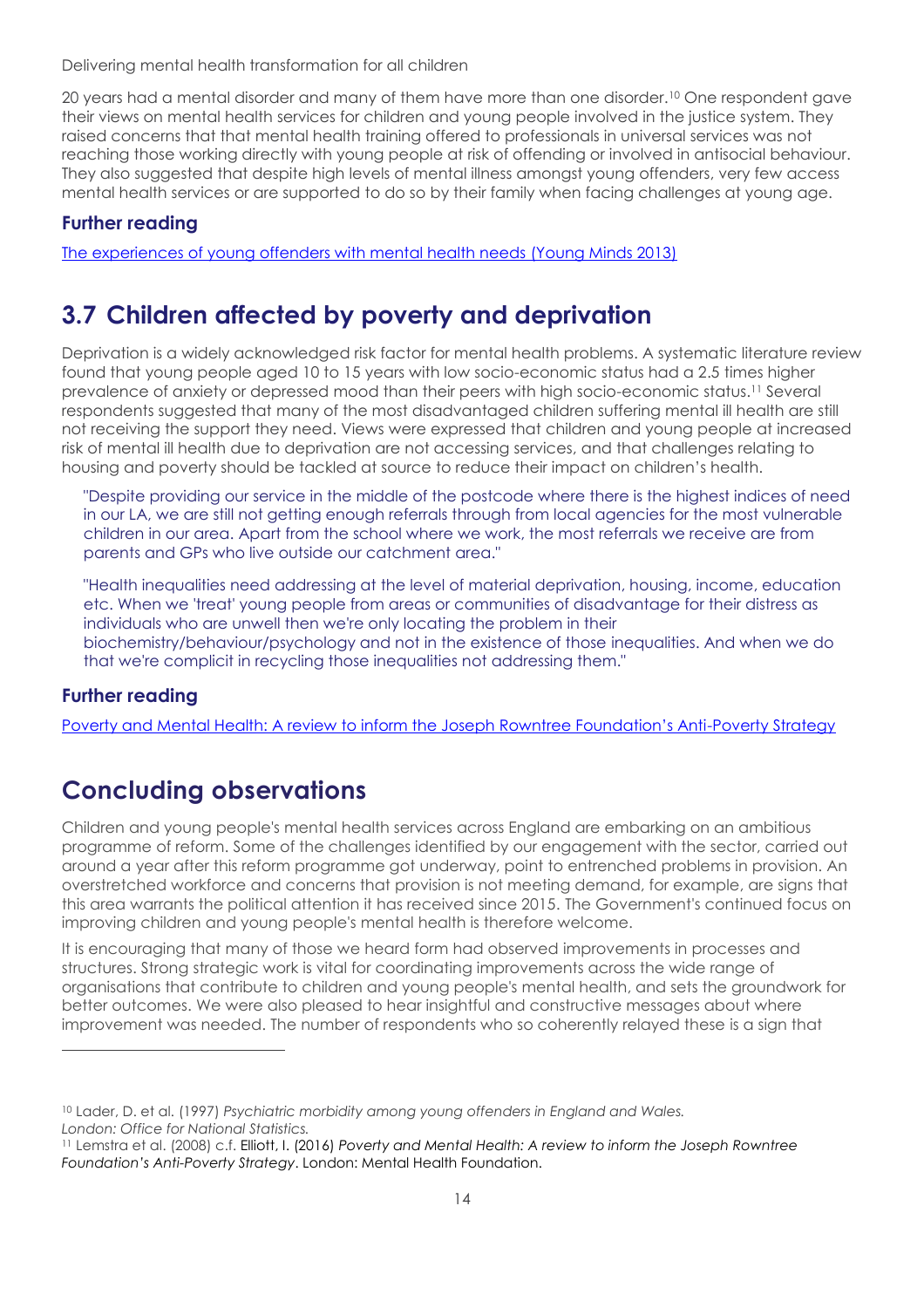there is a dedicated workforce ready to take change forward. As work continues in local areas, we should expect to see those strategic improvements more consistently, and better access to the right support for children and young people to spread across the country.

As reform progresses, it will be important for those making decisions about service provision to remember the needs of all children, including those facing some the additional challenges explored above. These children are even more in need of the joined up care than their peers. For them it is crucial that mental health support is not seen in isolation but part of their overall wellbeing and journey towards achieving their potential. If there is to be a holistic and responsive support offer for the most vulnerable, the potential contribution of the VCSE sector must be fully harnessed. All public sector services must also work together alongside VCSE providers to form a seamless pathway of support. Whilst there are some encouraging signs of progress, sustained focus, resources and collaboration will be need over the coming years to deliver mental health transformation for all children.